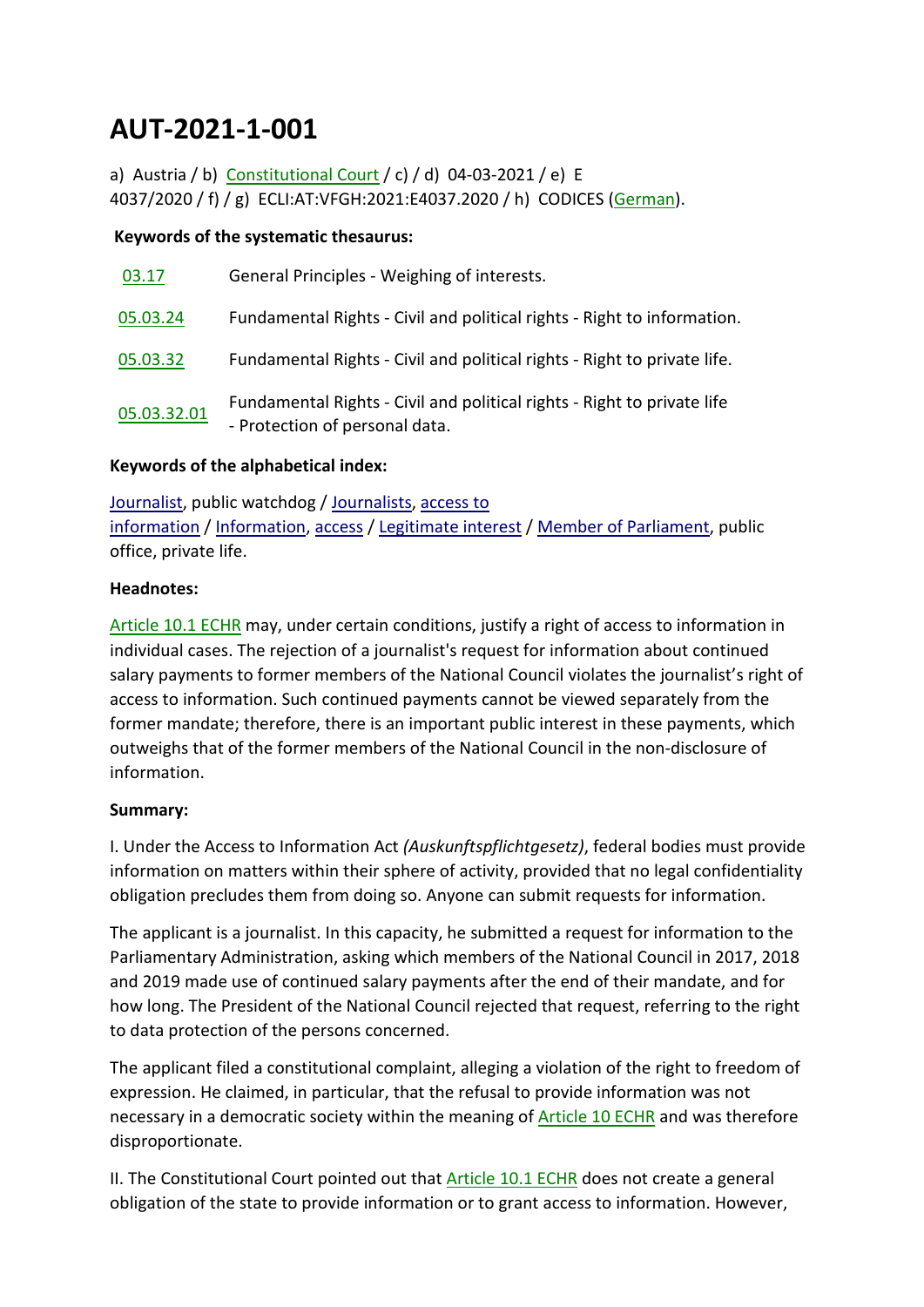under certain conditions, there may be a right of access to information in individual cases. Those conditions were met in the present case: the applicant submitted his request for information in the context of journalistic research and acted in his function as a "public watchdog". The requested information aimed at the existence and duration of claims for continued payments by former members of the National Council. It served the interest in transparency of political actors and, consequently, was suitable for contributing to a matter of public interest. Furthermore, according to the Court, it was not evident that the requested information was not ready and available. The request for information was therefore covered by the scope of protection of [Article 10.1 ECHR.](http://www.codices.coe.int/NXT/gateway.dll/CODICES/Constitutions/ENG/EUR/ECH?f=templates$fn=document-frameset.htm$q=$uq=$x=$up=1#0-0-0-757) Rejecting the request thus interfered with the applicant's right to freedom of expression.

The Constitutional Court held that according to § 1.1 of the Access to Information Act, federal bodies must provide information on matters within their sphere of activity, unless this is contrary to a legal obligation of confidentiality. Since such information may concern personal data, the provision constituted an interference with the right to data protection according to § 1.1 of the Data Protection Act. At the same time, the provision also constituted an interference with [Article 10.1 ECHR](http://www.codices.coe.int/NXT/gateway.dll/CODICES/Constitutions/ENG/EUR/ECH?f=templates$fn=document-frameset.htm$q=$uq=$x=$up=1#0-0-0-757) because the part of the provision setting out that information shall be denied in the event of a conflicting duty of confidentiality also affects cases in which there is a right of access to information according to [Article 10 ECHR](http://www.codices.coe.int/NXT/gateway.dll/CODICES/Constitutions/ENG/EUR/ECH?f=templates$fn=document-frameset.htm$q=$uq=$x=$up=1#0-0-0-757) – such as the present one.

According to the Court, such interference with those two fundamental rights caused by  $\S 1.1$ of the Access to Information Act pursues a legitimate aim within the meaning of both [Article](http://www.codices.coe.int/NXT/gateway.dll/CODICES/Constitutions/ENG/EUR/ECH?f=templates$fn=document-frameset.htm$q=$uq=$x=$up=1#0-0-0-757)  [10.2 ECHR](http://www.codices.coe.int/NXT/gateway.dll/CODICES/Constitutions/ENG/EUR/ECH?f=templates$fn=document-frameset.htm$q=$uq=$x=$up=1#0-0-0-757) and § 1.2 of the Data Protection Act in conjunction with [Article 8.2 ECHR:](http://www.codices.coe.int/NXT/gateway.dll/CODICES/Constitutions/ENG/EUR/ECH?f=templates$fn=document-frameset.htm$q=$uq=$x=$up=1#0-0-0-671) it serves to protect the respective opposite fundamental right. § 1.1 of the Access to Information Act enables the necessary balancing of interests between the two fundamental rights. The Court continued that the information requested included the names of former members of the National Council who had made use of the continued payment of salaries, and the duration of such payment; thus, it concerned personal data within the meaning of § 1.1 of the Data Protection Act.

The Constitutional Court observed that there is an important public interest in the activities of members of the National Council and thus also in knowing their salaries. The continued payment of salaries requires the termination of the term of office at the National Council and the non-existence of gainful employment; hence, it is also linked to private circumstances. However, the payment is a continuation of the members' remuneration and can therefore not be viewed separately from the (former) National Council mandates. As a result, there is – in the same way as with regard to the remuneration of acting members of the National Council – an important public interest in knowing such continued payments.

The Constitutional Court concluded that for the reasons set out above, the applicant's interest in information under [Article 10.1 ECHR](http://www.codices.coe.int/NXT/gateway.dll/CODICES/Constitutions/ENG/EUR/ECH?f=templates$fn=document-frameset.htm$q=$uq=$x=$up=1#0-0-0-757) outweighed the conflicting interest in confidentiality of the former members of the National Council in accordance with Article 1.1 Data Protection Act. The refusal to provide the requested information thus represented a disproportionate interference with the applicant's right to information guaranteed by [Article](http://www.codices.coe.int/NXT/gateway.dll/CODICES/Constitutions/ENG/EUR/ECH?f=templates$fn=document-frameset.htm$q=$uq=$x=$up=1#0-0-0-757)  [10.1 ECHR.](http://www.codices.coe.int/NXT/gateway.dll/CODICES/Constitutions/ENG/EUR/ECH?f=templates$fn=document-frameset.htm$q=$uq=$x=$up=1#0-0-0-757)